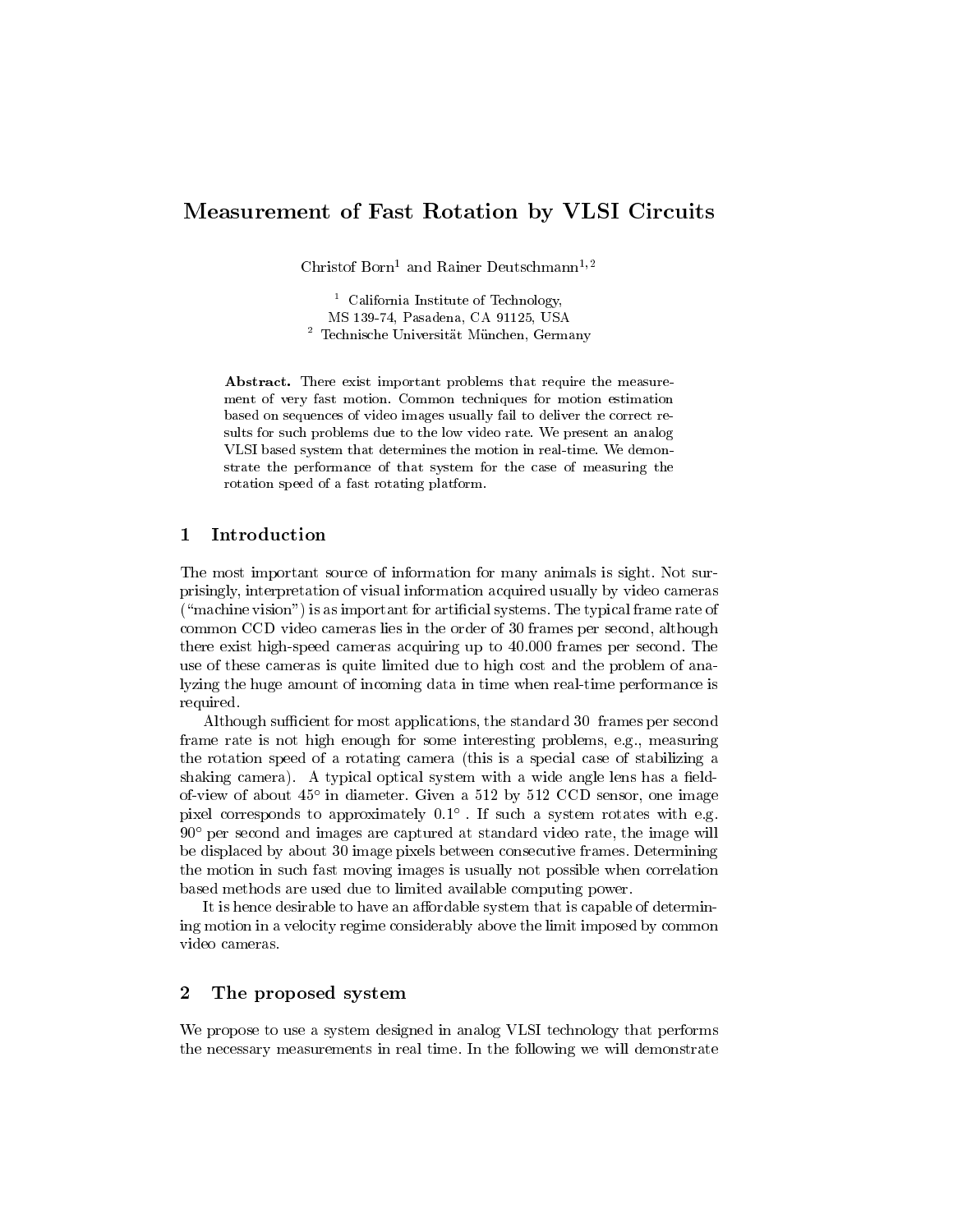how such a system can be utilized in the task of recovering rotation speed of a turning platform.

The used sensors are integrated circuits built in  $1.2 \mu m$  VLSI technology with on-board photoreceptors and processing stages that have been designed in our group in the last years. The sensor has been developed by Kramer et al. [KSK97, IKK96] and is described in more detail in section 3.

In order to measure the rotation speed of the platform, the task is to find the motion in the horizontal plane. It is therefore not necessary to determine a twodimensional velocity vector, a one-dimensional motion measurement is sufficient. Although actually only one sensor is required to compute the one-dimensional motion signal (since the perceived motion should be the same no matter in which direction the sensor is oriented), it is preferable to use a number of sensors analyzing the visual input from different directions. This allows for improving the accuracy of the overall measurement by averaging over all sensors. Furthermore the system's response will be more robust since it will always provide reliable information which would not be the case if the only sensor of a system at a certain time happened to point in a direction where no motion can be estimated (e.g., due to missing texture or too low contrast).

To obtain visual information from many directions, several ways exist to arrange the sensors: they can be either circularly arranged, facing outwards, or facing up, using a conical mirror (see figure 1). Such setup has been successfully used by another group in a dierent pro ject [FSG<sup>+</sup> 96].



Fig. 1. Obtaining information using a rotating platform with a conical mirror.

In either way, the problem remains to analyze one-dimensional motion. In case of a setup with a conical mirror, it is possible to use one multi-sensor circuit with a circular array of sensors instead of a circular array of sensors as shown in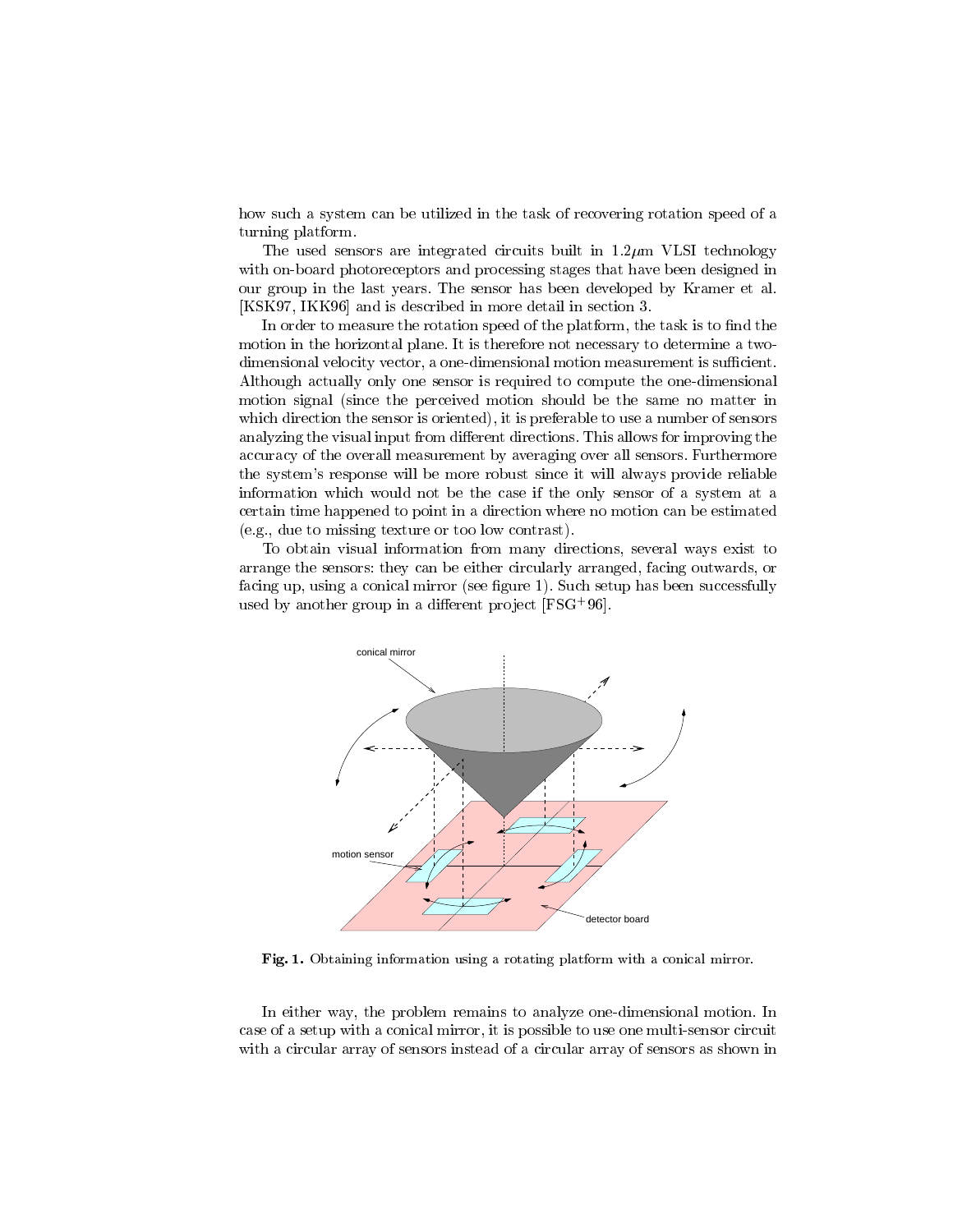the figure. This of course requires the design of more sophisticated sensor circuits which are described in section 3.2. Such sensors are currently in fabrication.

Since all three discussed setups (circular arrangement of sensors facing up or outward, and a single multi-sensor chip) are qualitatively equivalent in terms of determining the speed of rotation by one-dimensional motion analysis, we will demonstrate the performance of our one-dimensional motion detectors in the section 4.

## 3 Analog VLSI motion sensors

#### **Background**  $3.1$

Photosensitive analog integrated circuits are superior to conventional  $\text{CCD}-\mu\text{P}$ systems in many respects:

- By making use of the intrinsic physics of MOS transistors and capacitors functions like adding, subtracting, multiplying, dividing, raising to arbitrary powers and exponentiating of signals are easily implemented with no more than a few devices [Mea89]. Versatile spatio-temporal filters are readily achieved, too. As a result many identical computing units (\pixels") can be implemented on one chip, the operation of which is fully parallel and no analog to digital conversion is needed.
- The sensors consume very little power (tens of milliwatts) because the MOS transistors are used so that only very small currents flow  $(1pA)$  to  $100nA$ .
- ${\rm -By}$  using a standard 1.2 $\mu$ m CMOS process to fabricate the chip and because no additional external circuitry is needed the sensing system is very compact, light-weight and inexpensive.
- Because we use CMOS compatible photosensors with non destructive readout [DM94] we are able to implement the sensing and computing elements on the same chip. Thus no external camera is needed and the computation is performed in real time.

#### $3.2$ Velocity measurement with analog VLSI chips

Algorithms for velocity detection can be categorized into two groups: gradient based and correlation based methods. Using analog VLSI technology we have successfully implemented instances of both methods into single chip sensors.

Gradient based sensors We combine the gradient constraint equation [HS81]

$$
\nabla I(\mathbf{x}, t) \cdot \begin{pmatrix} v_x \\ v_y \end{pmatrix} + I_t(\mathbf{x}, t) = 0 \tag{1}
$$

with the additional constraint to only determine the normal flow. As can be shown, the velocity components in both spatial dimensions are thus described by the expression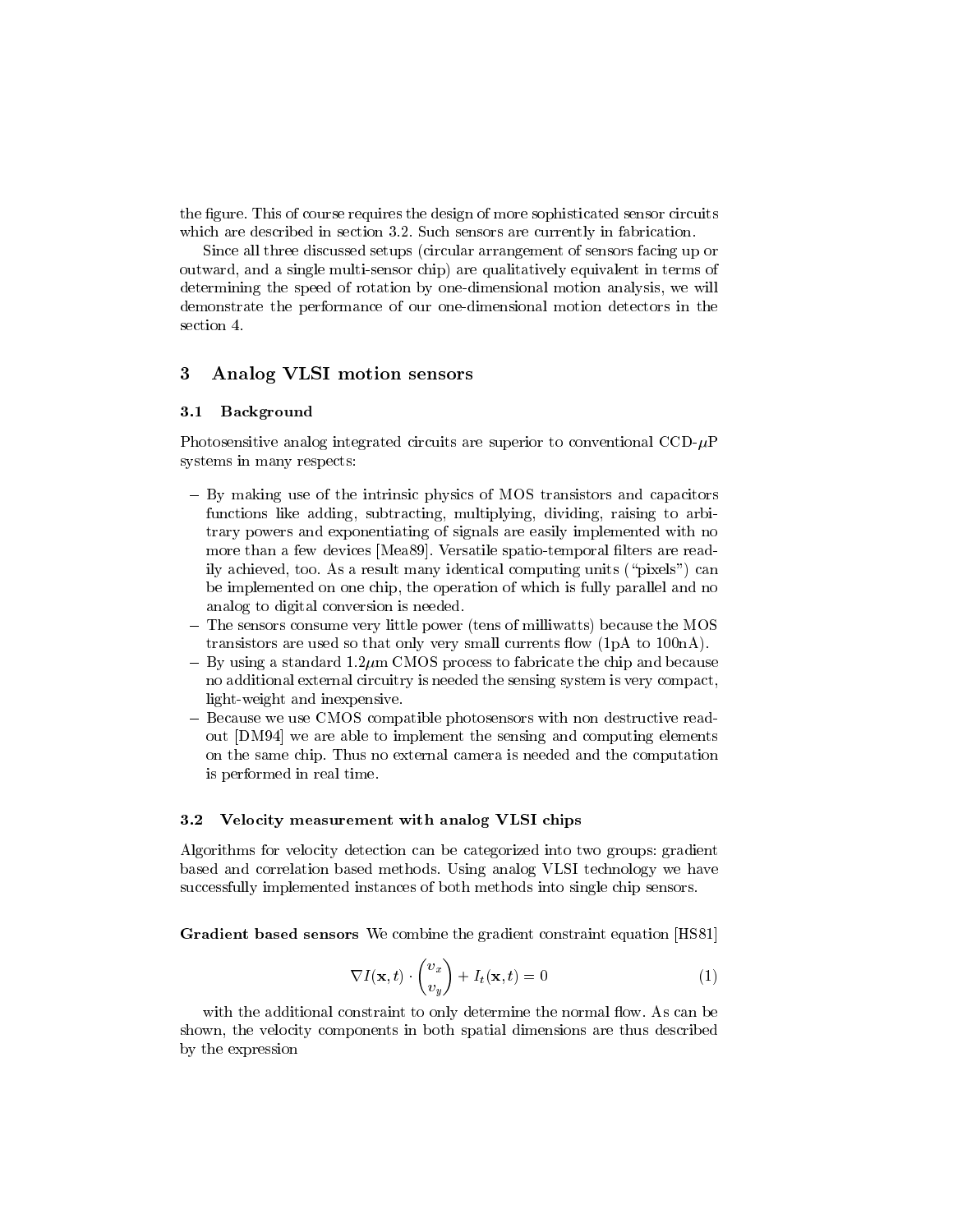$$
v_x = -\frac{I_t I_x}{I_x^2 + I_y^2}, \qquad v_y = -\frac{I_t I_y}{I_x^2 + I_y^2}.\tag{2}
$$

We developed a sensor that computes these expressions in parallel and in real time. This sensor is currently in fabrication. A working sensor that weights the velocity components with a condence measure is presently being tested.

We also designed a sensor particularly suited for measuring rotation velocity. This is achieved by circularly arranging the pixels on the chip. Each of the pixels computes the one-dimensional case of expression (2) which is given by

$$
v = -\frac{I_t}{I_x}.\tag{3}
$$

The layout of this chip is shown in figure 2:



Fig. 2. Layout of the VLSI circuit with circularly arranged pixels

Correlation based sensor One particularly successful instance of a correlationbased sensor is the Facilitate and Sample ("FS") chip developed by Kramer et al. [KSK97, IKK96]. The principal idea of this approach is to measure the time of travel for a feature moving past the sensor, which is illustrated in figure 3;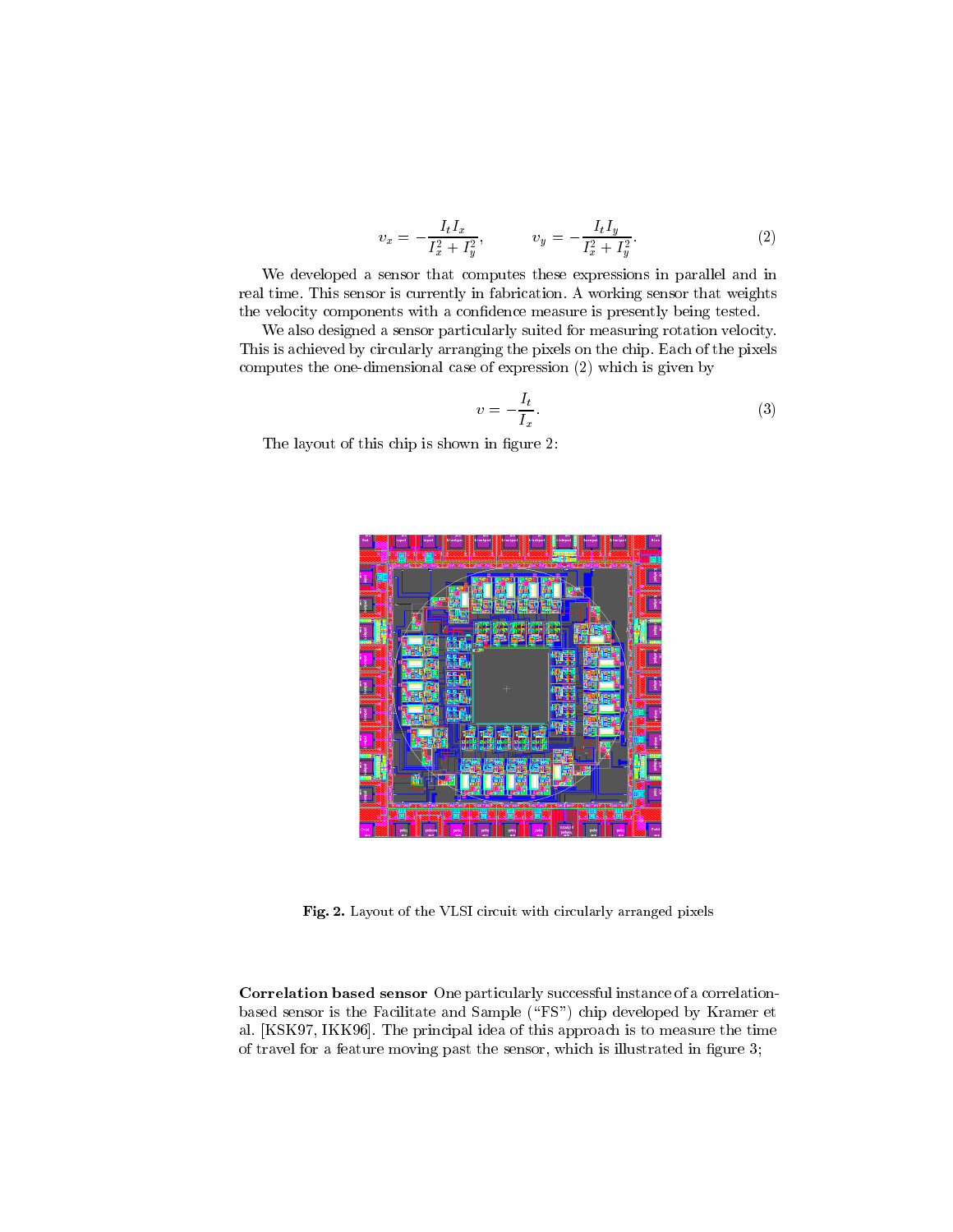

Fig. 3. Two FS sensor cells in the 50 cell array

Temporal edge detectors (TED) generate a pulse in response to a fast image brightness transient. The pulse shaping stages convert this pulse into a fast voltage spike and a slowly decaying voltage signal. The latter signal is fed into the neighboring pixels. With the fast voltage spike the slowly decaying signal is sampled and held in the velocity computing stage. The lower this held voltage is, the slower the velocity of the edge was. The direction selection stage suppresses the null direction velocity output by taking the maximum of both directions.

For the measurements presented in this paper we are using a one dimensional FS array of 50 pixels with averaged velocity output.

### $\overline{4}$ **Results**

First the sensor's response to a simple test pattern was measured to provide data for comparison. Therefore a circular wall with vertical black and white bars on the inside was placed around the rotating sensor. The sensor's output was recorded and averaged over time while the sensor rotated. The expected curve for the sensor output U as a function of the velocity  $v$  can be described by the following expression:

$$
U_{Sensor} = U_0 \cdot \log \left( \frac{I_0/I_n}{1 + \frac{I_0/I_n}{v/v_0}} \right) \tag{4}
$$

with  $U_0, I_0, I_n$  and  $v_0$  being circuit specific parameters. The results of the measurement are shown in figure 4.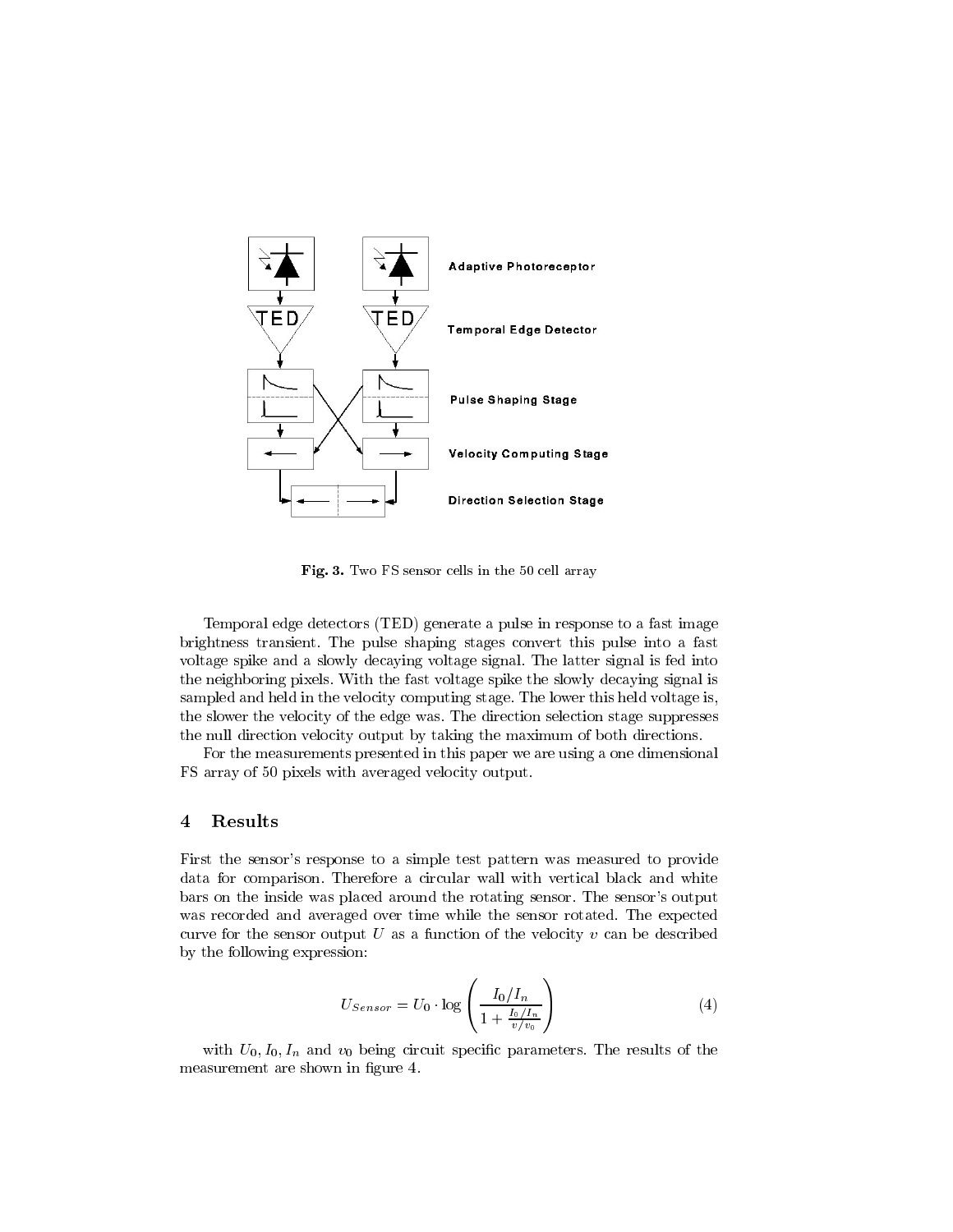

Fig. 4. Sensor response to vertical bar pattern

The results are in good agreement with the theoretically expected curve as described in equation (4) and the measurements by Kramer et al. as is shown in figure 5:



Fig. 5. Measured and theoretical sensor response (vertical bar pattern)

An important result is the reliable behavior of the sensor for rather high rotation speeds of over 200° per second, corresponding to over 2000 image pixels per second or 67 image pixels per frame if a common CCD camera with a wide angle lens is used. If a telephoto lens is used, the number of image pixels per frame gets even higher. In this velocity regime calculation of motion using a correlation method on a typical workstation will be 1 to 2 orders of magnitude slower than the required video rate. Even when optimized methods are used (e.g., [Bor96b] or [Bor96a]), real-time performance is hardly achievable.

So far it has been shown that a rotating sensor is capable of measuring its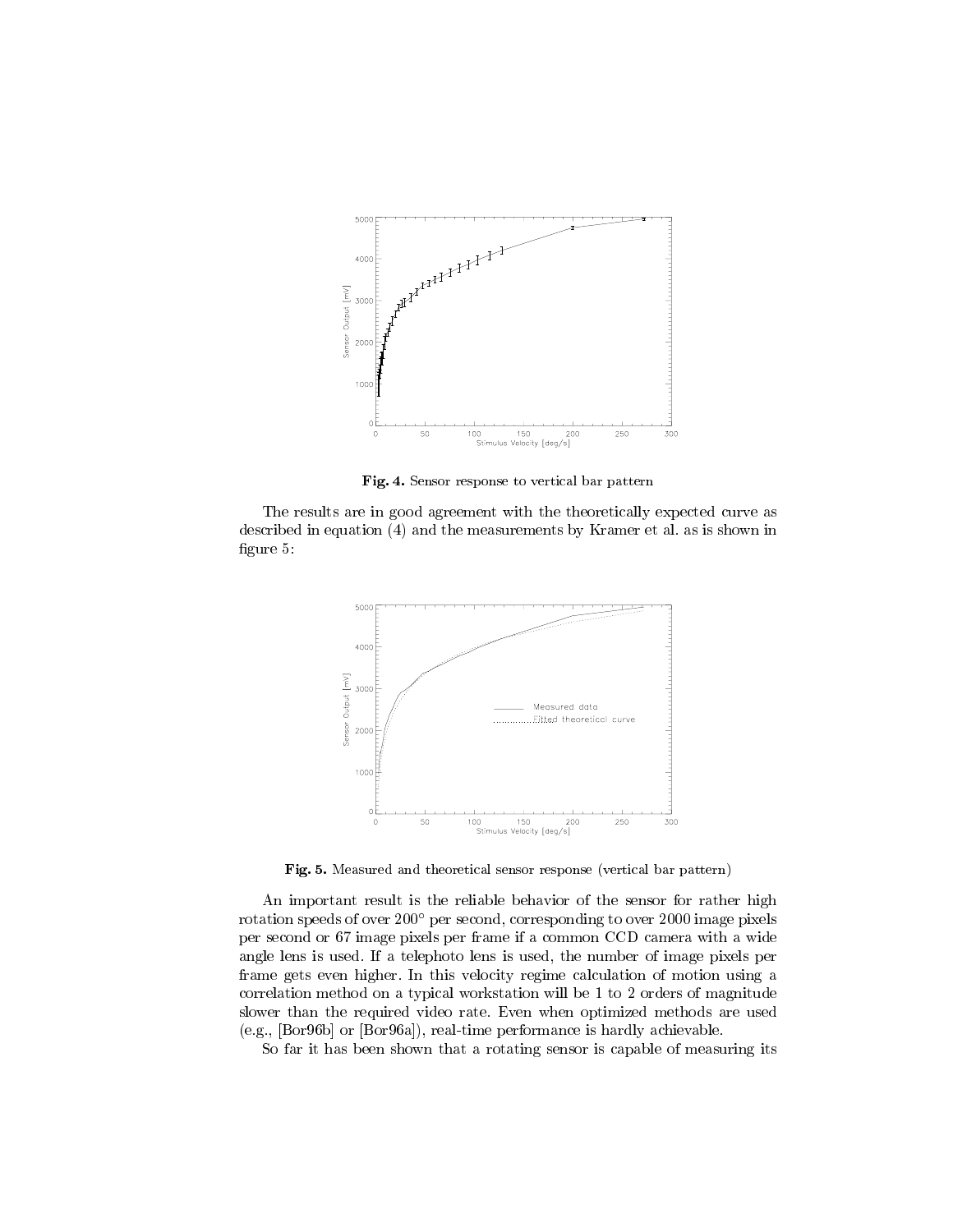speed of rotation given a high contrast and simply structured environment. The crucial question is whether the sensor also works reliably in a natural environment. To demonstrate that, we removed the circular wall and used the lab as surrounding environment. There was neither special lighting nor special arrangements to increase contrast or otherwise improve the sensor's performance.

As can be seen in figure 6, the results of this measurement are qualitatively the same as with the artificial bar pattern:



Fig. 6. Sensor response to natural scene (laboratory)

### $\overline{5}$ **Discussion**

Due to the good performance of the sensor we claim that it can be used for a purely visual measurement of fast rotation in natural environment. It must be noticed, though, that the sensor's output for such an environment is about 15% lower than in the simple-pattern case. This can be explained by the contrast dependency of the sensor which is shown in figure 7.

As can be seen the sensor output is only contrast dependent for low contrasts. Since the lab not only shows high but also low contrast features, the average output of the sensor was lower than it was with the high contrast bar pattern.

The contrast dependency of the sensor output for low contrast is not a serious problem, though, since the circular sensor shown in figure 2 will provide a condence measure which is proportional to the contrast. This will allow for compensation of the contrast dependency.

### 6 Conclusions

A VLSI based system was presented for measuring the rotation speed of a fast rotating platform. The system was able to correctly report the rotation speed